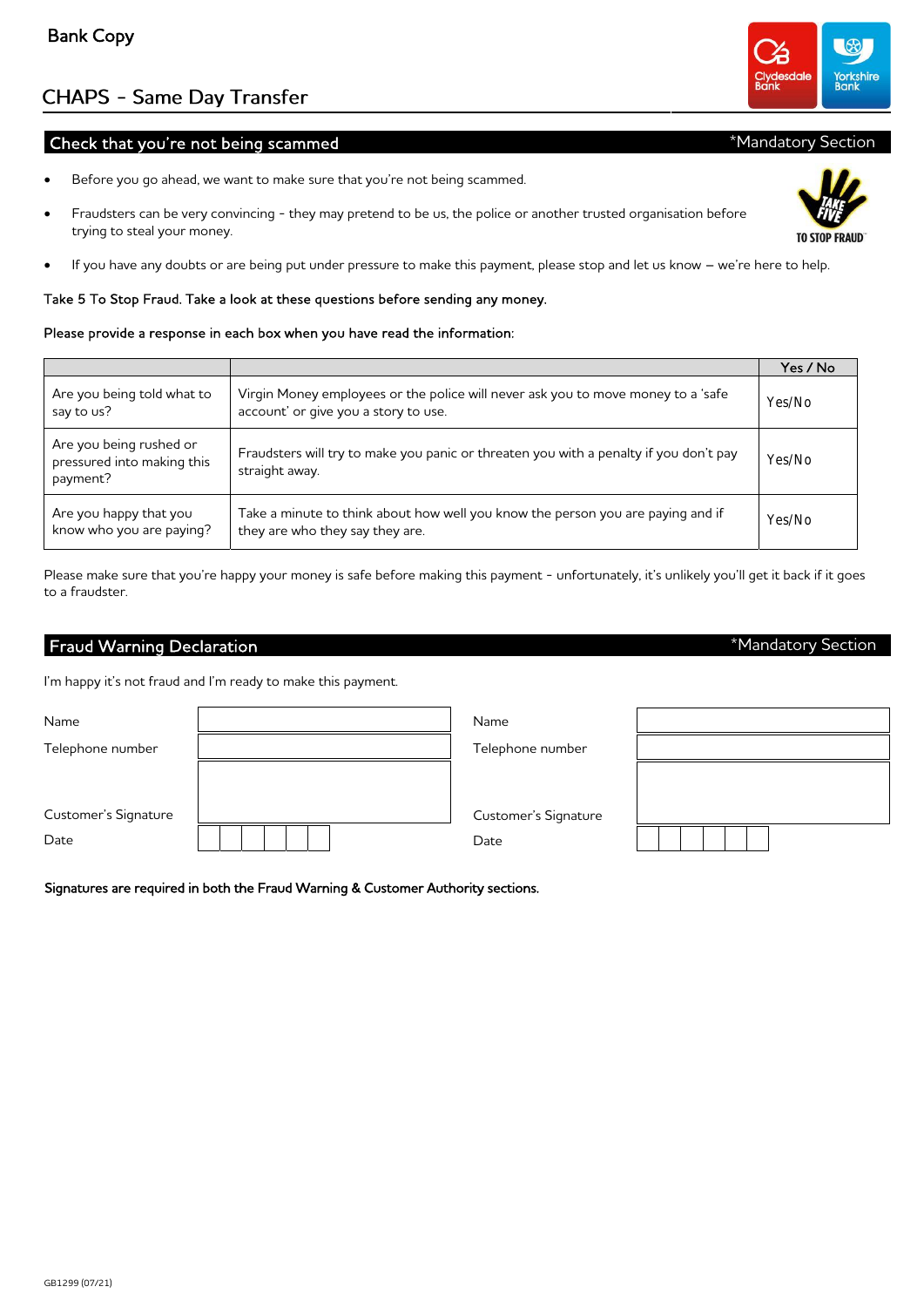# Bank Copy



# **CHAPS - Same Day Transfer**

# Signatures are required in both the Fraud Warning & Customer Authority Sections

| Branch/Business/Private Location (For Office Only)         |                                                                                                                                                                                                                                                                                                                     |                                          |                                                                                                                     |             |
|------------------------------------------------------------|---------------------------------------------------------------------------------------------------------------------------------------------------------------------------------------------------------------------------------------------------------------------------------------------------------------------|------------------------------------------|---------------------------------------------------------------------------------------------------------------------|-------------|
|                                                            | Fields marked (M) are mandatory and must be completed.                                                                                                                                                                                                                                                              |                                          |                                                                                                                     |             |
| 100<br>Payment type                                        | Applicant's branch sort code (M*)                                                                                                                                                                                                                                                                                   |                                          | Account number (M)                                                                                                  |             |
|                                                            | *Branch where account to be debited is held                                                                                                                                                                                                                                                                         |                                          |                                                                                                                     |             |
| Ordering customer (M)                                      |                                                                                                                                                                                                                                                                                                                     |                                          |                                                                                                                     |             |
| £<br>Amount in figures (M)                                 | Pence                                                                                                                                                                                                                                                                                                               |                                          |                                                                                                                     |             |
| Amount in words                                            |                                                                                                                                                                                                                                                                                                                     |                                          |                                                                                                                     |             |
|                                                            |                                                                                                                                                                                                                                                                                                                     |                                          |                                                                                                                     |             |
| Beneficiary sort code (M)                                  |                                                                                                                                                                                                                                                                                                                     | Beneficiary bank                         |                                                                                                                     |             |
| Beneficiary A/C No. (M)                                    |                                                                                                                                                                                                                                                                                                                     | Branch title                             |                                                                                                                     |             |
| Beneficiary's name (M)                                     |                                                                                                                                                                                                                                                                                                                     |                                          |                                                                                                                     |             |
| Advice required? (M)                                       | Product type<br>Yes                                                                                                                                                                                                                                                                                                 | $\mathbf{1}$                             | <b>Branch:</b> Clydesdale charge to be applied (M)                                                                  | £           |
| Payment reason (M)                                         |                                                                                                                                                                                                                                                                                                                     |                                          |                                                                                                                     |             |
| for more details.                                          | If your Request is received before the cut-off time the funds will normally reach the beneficiary's account by the end of the day. See Condition 6 of these terms                                                                                                                                                   |                                          |                                                                                                                     |             |
|                                                            | IMPORTANT: Describe the reason for the payment. Consider carefully who is asking you to make this payment and whether you could be a victim of a scam.                                                                                                                                                              |                                          |                                                                                                                     |             |
| Customers full contact name (M)                            | See Fraud Warning section for information relating to scams.                                                                                                                                                                                                                                                        |                                          |                                                                                                                     |             |
| <b>Customer Authority (M)</b>                              |                                                                                                                                                                                                                                                                                                                     |                                          |                                                                                                                     |             |
| will ask for further information.<br>Signature of customer | rely. I/We understand that for my/our benefit and protection. I/We must read them carefully. If I/We do not understand at any point, I/We                                                                                                                                                                           | Signature of customer                    |                                                                                                                     |             |
| Date                                                       |                                                                                                                                                                                                                                                                                                                     | Date                                     |                                                                                                                     |             |
| <b>Branch Use</b>                                          |                                                                                                                                                                                                                                                                                                                     |                                          |                                                                                                                     |             |
|                                                            | All persons (accepting the instruction (1), Authorising (2) and verifying (4)) have responsibility to check the validity of the payment and must confirm that the<br>below checks have been completed by Initiating the relevant boxes. Initialising the boxes confirms that you have personally made these checks. |                                          |                                                                                                                     |             |
|                                                            |                                                                                                                                                                                                                                                                                                                     |                                          |                                                                                                                     | Initial     |
| <b>1 Instructions Accepted</b>                             |                                                                                                                                                                                                                                                                                                                     |                                          |                                                                                                                     | 1<br>2<br>4 |
| Вy                                                         |                                                                                                                                                                                                                                                                                                                     | Verify customer (see CAS 100-104)        |                                                                                                                     |             |
| Time                                                       |                                                                                                                                                                                                                                                                                                                     |                                          | Balance checked for sufficient cleared funds ensure no<br>special instructions on the account or payment duplicated |             |
| Date                                                       |                                                                                                                                                                                                                                                                                                                     | For fax instructions, fax indemnity held |                                                                                                                     |             |
|                                                            |                                                                                                                                                                                                                                                                                                                     | Customer & Instruction verified (T13.23) |                                                                                                                     |             |
| 2. Payment Authorisation<br>Name of authoriser             |                                                                                                                                                                                                                                                                                                                     |                                          | For items over £5m, advise The Liquidity Management                                                                 |             |
|                                                            |                                                                                                                                                                                                                                                                                                                     | Team at payments.liquidity@cybg.com      |                                                                                                                     |             |
| Authorised signature                                       |                                                                                                                                                                                                                                                                                                                     | Signature number                         |                                                                                                                     |             |
| 3. Input (PT02)                                            |                                                                                                                                                                                                                                                                                                                     | 4. Verifier check (PT04)                 |                                                                                                                     |             |
| By (name and signature)                                    |                                                                                                                                                                                                                                                                                                                     | By (name and signature)                  |                                                                                                                     |             |
|                                                            |                                                                                                                                                                                                                                                                                                                     |                                          |                                                                                                                     |             |
|                                                            |                                                                                                                                                                                                                                                                                                                     |                                          |                                                                                                                     |             |
| Time                                                       |                                                                                                                                                                                                                                                                                                                     | Time                                     |                                                                                                                     |             |
| Ref no                                                     |                                                                                                                                                                                                                                                                                                                     | Yes<br>Released                          | No                                                                                                                  |             |

| The payment should be input and verified within 30 minutes of receiving the instruction |                     |  |      |                       |  |
|-----------------------------------------------------------------------------------------|---------------------|--|------|-----------------------|--|
|                                                                                         | 5. Amendment (PT02) |  |      | 6. Verifier 2nd check |  |
| Bv                                                                                      |                     |  | Bv   |                       |  |
| Time                                                                                    |                     |  | Time |                       |  |

Released

 $\overline{\phantom{a}}$  Yes

 $\Box$  No

| GB1299 (07/21) |  |
|----------------|--|

Ref no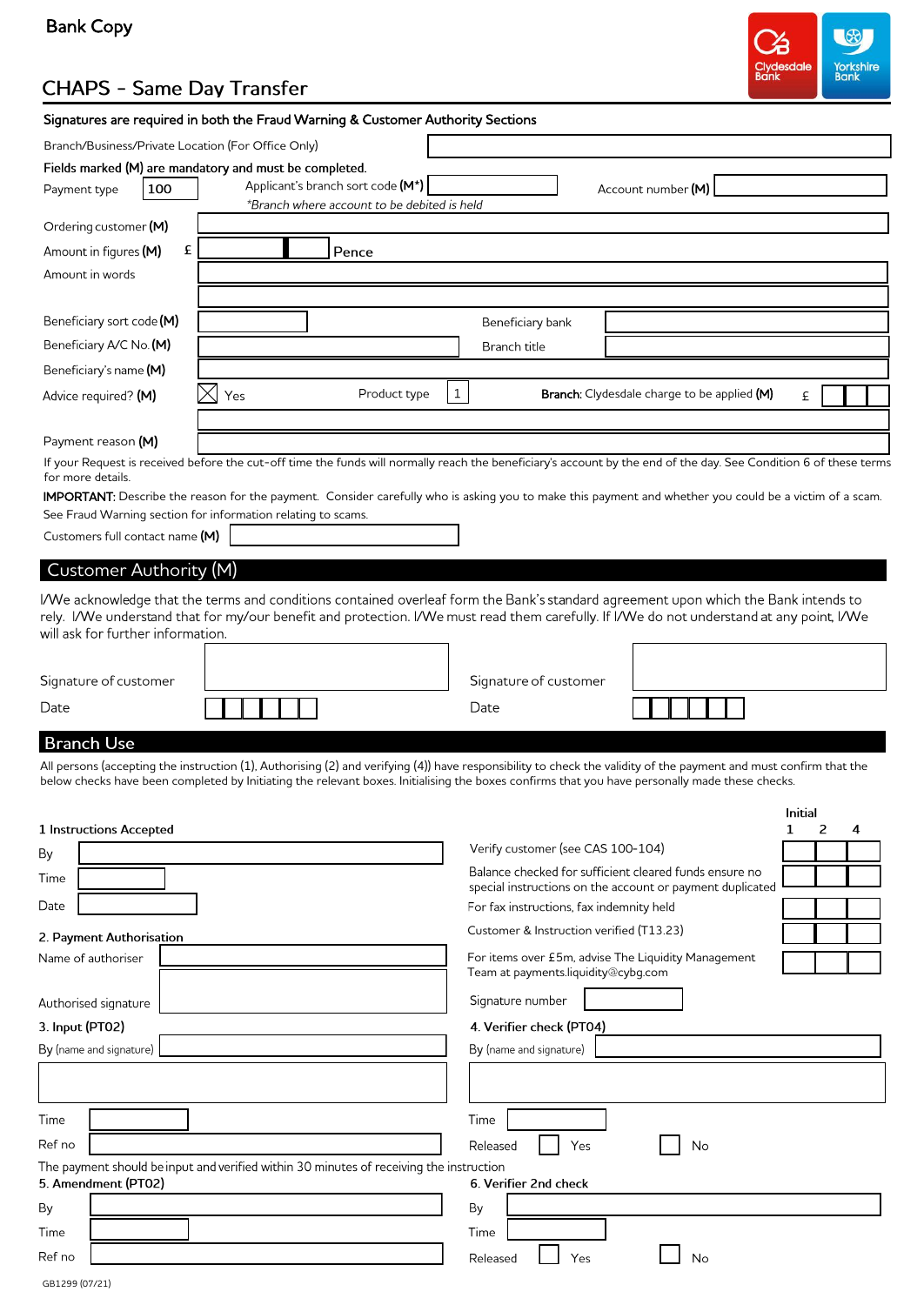GB1299 (07/21)

# **CHAPS - Same Day Transfer**

## Check that you're not being scammed

- Before you go ahead, we want to make sure that you're not being scammed.
- Fraudsters can be very convincing they may pretend to be us, the police or another trusted organisation before trying to steal your money.
- If you have any doubts or are being put under pressure to make this payment, please stop and let us know we're here to help.

## Take 5 To Stop Fraud. Take a look at these questions before sending any money.

## Please provide a response in each box when you have read the information:

|                                                                   |                                                                                                                          | Yes / No |
|-------------------------------------------------------------------|--------------------------------------------------------------------------------------------------------------------------|----------|
| Are you being told what to<br>say to us?                          | Virgin Money employees or the police will never ask you to move money to a 'safe<br>account' or give you a story to use. | Yes/No   |
| Are you being rushed or<br>pressured into making this<br>payment? | Fraudsters will try to make you panic or threaten you with a penalty if you don't pay<br>straight away.                  | Yes/No   |
| Are you happy that you<br>know who you are paying?                | Take a minute to think about how well you know the person you are paying and if<br>they are who they say they are.       | Yes/No   |

Please make sure that you're happy your money is safe before making this payment - unfortunately, it's unlikely you'll get it back if it goes to a fraudster.

# Fraud Warning Declaration

I'm happy it's not fraud and I'm ready to make this payment.

| Name                 | Name                 |  |
|----------------------|----------------------|--|
| Telephone number     | Telephone number     |  |
| Customer's Signature | Customer's Signature |  |
| Date                 | Date                 |  |

Signatures are required in both the Fraud Warning & Customer Authority sections.



**EDAIIN** 



## \*Mandatory Section

\*Mandatory Section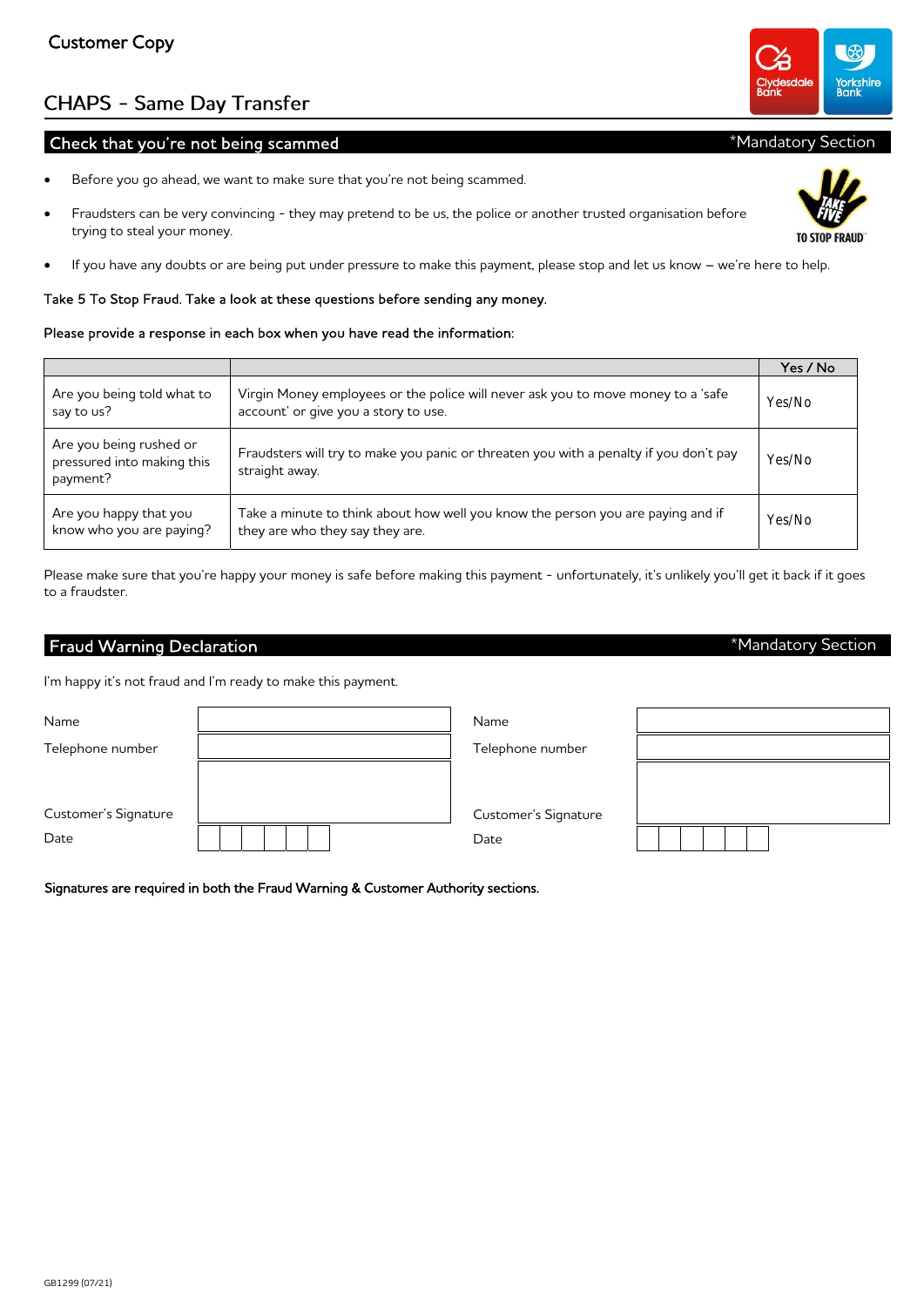# Customer Copy



# **CHAPS - Same Day Transfer**

|                                   |     | Signatures are required in both the Fraud Warning & Customer Authority Sections                                                                                                                                                                                                  |              |
|-----------------------------------|-----|----------------------------------------------------------------------------------------------------------------------------------------------------------------------------------------------------------------------------------------------------------------------------------|--------------|
|                                   |     | Branch/Business/Private Location (For Office Only)                                                                                                                                                                                                                               |              |
|                                   |     | Fields marked (M) are mandatory and must be completed.                                                                                                                                                                                                                           |              |
| Payment type                      | 100 | Applicant's branch sort code (M*)<br>Account number (M)                                                                                                                                                                                                                          |              |
|                                   |     | *Branch where account to be debited is held                                                                                                                                                                                                                                      |              |
| Ordering customer (M)             |     |                                                                                                                                                                                                                                                                                  |              |
| Amount in figures (M)             | £   | Pence                                                                                                                                                                                                                                                                            |              |
| Amount in words                   |     |                                                                                                                                                                                                                                                                                  |              |
|                                   |     |                                                                                                                                                                                                                                                                                  |              |
| Beneficiary sort code (M)         |     | Beneficiary bank                                                                                                                                                                                                                                                                 |              |
| Beneficiary A/C No. (M)           |     | Branch title                                                                                                                                                                                                                                                                     |              |
| Beneficiary's name (M)            |     |                                                                                                                                                                                                                                                                                  |              |
|                                   |     | $\mathbf 1$<br>Product type<br><b>Branch:</b> Clydesdale charge to be applied (M)<br>Yes                                                                                                                                                                                         | £            |
| Advice required? (M)              |     |                                                                                                                                                                                                                                                                                  |              |
|                                   |     |                                                                                                                                                                                                                                                                                  |              |
| Payment reason (M)                |     | If your Request is received before the cut-off time the funds will normally reach the beneficiary's account by the end of the day. See Condition 6 of these terms                                                                                                                |              |
| for more details.                 |     |                                                                                                                                                                                                                                                                                  |              |
|                                   |     | <b>IMPORTANT:</b> Describe the reason for the payment. Consider carefully who is asking you to make this payment and whether you could be a victim of a scam.                                                                                                                    |              |
|                                   |     | See Fraud Warning section for information relating to scams.                                                                                                                                                                                                                     |              |
| Customers full contact name (M)   |     |                                                                                                                                                                                                                                                                                  |              |
| Customer Authority (M)            |     |                                                                                                                                                                                                                                                                                  |              |
|                                   |     |                                                                                                                                                                                                                                                                                  |              |
|                                   |     | I/We acknowledge that the terms and conditions contained overleaf form the Bank's standard agreement upon which the Bank intends to<br>rely. I/We understand that for my/our benefit and protection. I/We must read them carefully. If I/We do not understand at any point, I/We |              |
| will ask for further information. |     |                                                                                                                                                                                                                                                                                  |              |
|                                   |     |                                                                                                                                                                                                                                                                                  |              |
|                                   |     | Signature of customer                                                                                                                                                                                                                                                            |              |
| Signature of customer             |     |                                                                                                                                                                                                                                                                                  |              |
| Date                              |     | Date                                                                                                                                                                                                                                                                             |              |
| <b>Branch Use</b>                 |     |                                                                                                                                                                                                                                                                                  |              |
|                                   |     | All persons (accepting the instruction (1), Authorising (2) and verifying (4)) have responsibility to check the validity of the payment and must confirm that the                                                                                                                |              |
|                                   |     | below checks have been completed by Initiating the relevant boxes. Initialising the boxes confirms that you have personally made these checks.                                                                                                                                   |              |
|                                   |     |                                                                                                                                                                                                                                                                                  |              |
|                                   |     |                                                                                                                                                                                                                                                                                  | Initial<br>2 |
| 1 Instructions Accepted           |     | Verify customer (see CAS 100-104)                                                                                                                                                                                                                                                | 1<br>4       |
| By                                |     | Balance checked for sufficient cleared funds ensure no                                                                                                                                                                                                                           |              |
| Time                              |     |                                                                                                                                                                                                                                                                                  |              |

Date

special instructions on the account or payment duplicate

| b |  |  |
|---|--|--|
|   |  |  |
|   |  |  |

GB1299 (07/21)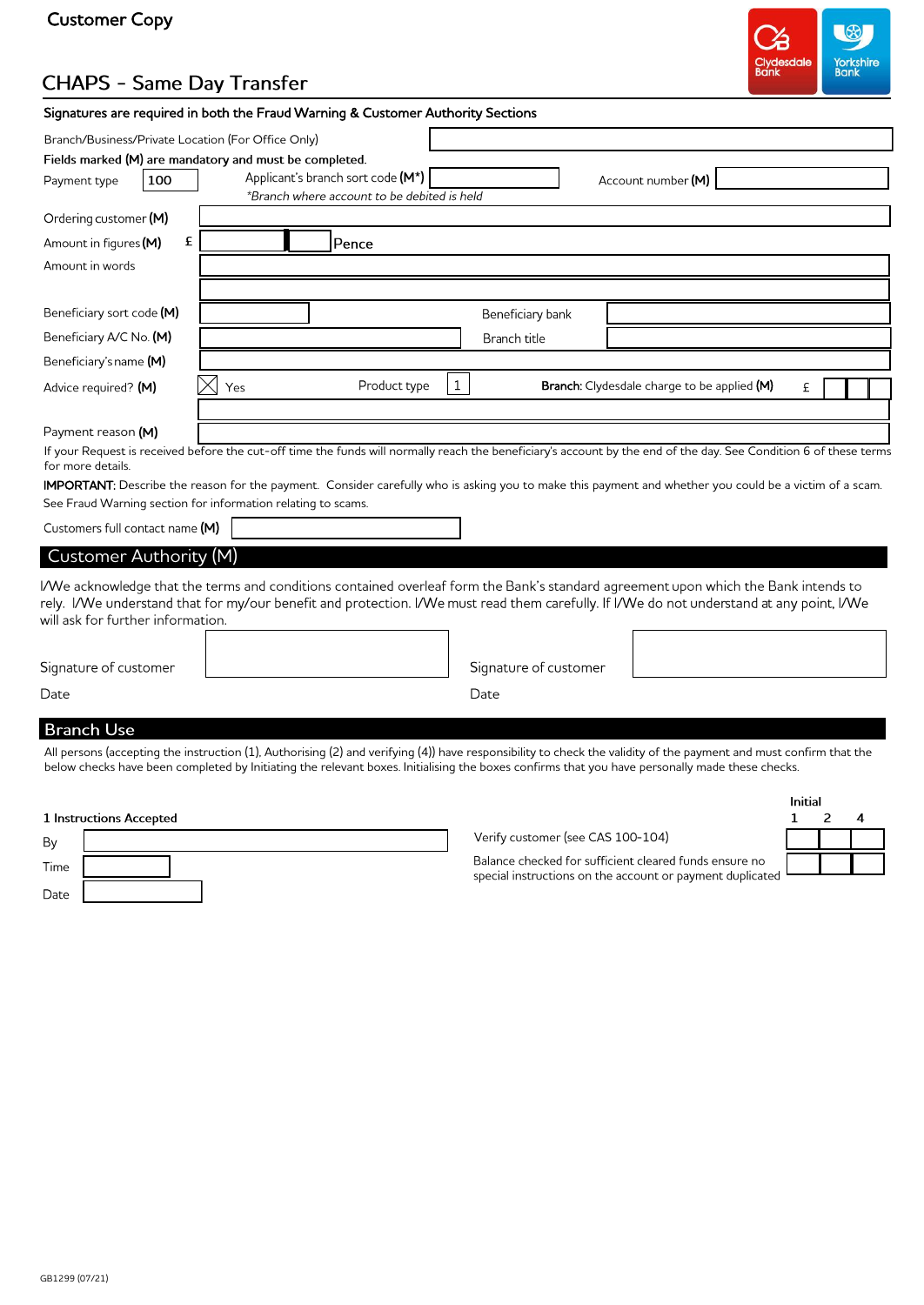## Terms and Conditions

Please read the Terms and Conditions carefully. These Terms and Conditions explain your rights and responsibilities, and our rights and responsibilities, in respect of the use of the Service.

#### **INTERPRETATION**

- 1. In these Terms and Conditions the following words and expressions shall have the following meanings: 'Business Day' means any full day (excluding Saturdays, Sundays and bank holidays) on which banks generally open in the City of London for the transaction of normal banking business; 'Other Banks' means any other financial institutions we use to make Transfers (including, without limitation, the beneficiary's bank, correspondent banks, or clearing organisations); 'Requlatory Authority' means the government or any governmental body of the United Kingdom or any other country; 'Request' means the form used to request the CHAPS Same Day Transfer; 'Service' means the CHAPS Same Day Transfer; 'Tariff' means the applicable Clydesdale Bank, or as the case may be Yorkshire Bank, International Tariff in force from time to time. Copies of the up-to-date Tariff are available in all our branches and from your relationship manager; 'Transfer' means the payment to be made on your behalf under the Service as indicated by you in the Request; 'us', 'we', 'our' means Clydesdale Bank and Yorkshire Bank which are trading names of Clydesdale Bank PLC which is authorised by the Prudential Regulation Authority and regulated by the Financial Conduct Authority and the Prudential Regulation Authority (Financial Services Register No. 121873); 'You', 'your' means the customer making the Transfer and signing the Request; and 'Your Branch' means the branch at which your account is held.
- 2. Your account Terms and Conditions apply to the Service. In the event of any conflict between these Terms and Conditions and your account Terms and Conditions, these Terms and Conditions will prevail.

### MAKING TRANSFERS

- 3. To enable us to make the Transfer, you must give us the information we require as shown on the Request. You are solely responsible for the accuracy of all the information detailed on the Request, including the beneficiary's name, account number and sort code.
- 4. You agree that we will check the details you provide to us on the Request in order to ensure that the Request has been made by you. If we reasonably believe that you did not make the Request, or as part of our fraud prevention measures e.g. where it is a high value Transfer, we will try to contact you to confirm the Request. We shall use reasonable endeavours to contact you, and we will not make the Transfer until we are reasonably sure that you want us to do so. Once we are satisfied the Request will be deemed to have been received by us.
- 5. If we cannot make the Transfer because the account number or sort code appears not to be valid, we will tell you within a reasonable time and we will not make the Transfer.
- 6. Where a Request is received before the cut-off time, (subject to Conditions 4 and 5) it will be accepted and the process for making the Transfer will commence on that day. If a Request is received after the cut-off time on a particular day, the Request will (subject to Conditions 4 and 5) be accepted on the next Business Day at which time the process for making the Transfer will commence. You can ask us for the cut-off times which apply to your payments and find them on our website and in your Tariff. Payments will normally reach the beneficiary's bank on the same day that we commence making the Transfer and no later than the end of the second Business Day after we accept the Request.
- 7. At the time you make the Request, we will advise you of our charges (which are also detailed in the International Tariff which can be found at https://secure.cbonline.co.uk/interest-rates/business/international-tariff or https://secure.ybonline.co.uk/interest-rates/business/internationaltariff. If you are not making the Request in a Branch you can contact Your Branch or your Relationship Manager for more information about the processing of your Transfer or our charges.
- 8. Once the Transfer is made, we will provide you with confirmation of the Transfer details. This confirmation will be provided by fax, if you have provided us with the written authority to do so, otherwise we will mail the confirmation to you.
- 9. Transfers can only be made in sterling.

#### STOPPED OR REJECTED TRANSFERS

- 10. If you submit this Request over the counter at a branch or by fax, you cannot cancel the Transfer if it has already been processed by us. If you send this Request to Your Branch by mail, you can cancel the Request before the Transfer is processed by contacting Your Branch on the day you mailed the Request, or the next Business Day. You can request the Transfer to be recalled and we will endeavour to facilitate this on your behalf, however we are unable to guarantee funds will be returned.
- 11. You agree that we may delay or stop a Transfer if we reasonably believe that it is necessary to do so to prevent crime, including money laundering or terrorist financing, or if we are required to do so by a Regulatory Authority. We have no obligation to contest any act of any Regulatory Authority. In certain circumstances we may not be permitted to inform you that we have delayed or stopped a Transfer.
- 12. If the Other Bank rejects the Transfer, we will tell you and the amount of the Transfer less the Other Bank's charges will be credited to your account as soon as we receive it from the Other Bank. We will also tell you the reason if the Other Bank tells us.

#### **CHARGES**

13. Our charges for the Service will be debited to your account.

#### LIMITS ON LIABILITY

- 14. We are not responsible for the actions or errors of any Other Banks involved in making the Transfer. This includes, without limitation, the time taken by the beneficiary's bank to notify or give value to the beneficiary.
- 15. You agree that we are not liable for any loss you or the beneficiary suffer as a result of inaccurate information being given on the Request, or as a result of any action we take under Condition 11.